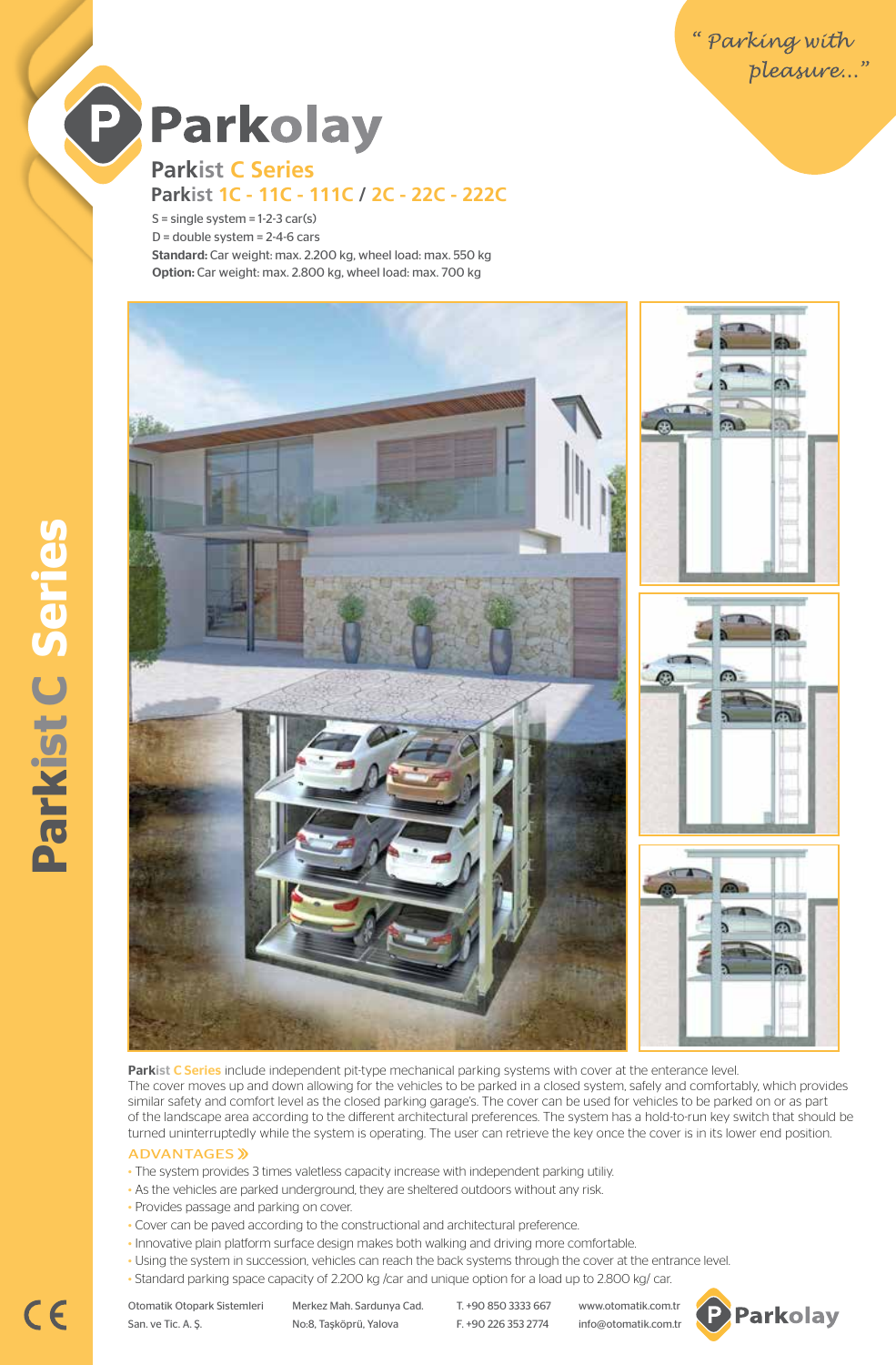**Parkist C Series**



Points 1 et seq. are the responsibility of customer and must be noted. Unless otherwise stated they are executed, supplied and / or connected by customer.

## Platform Widths and Variant For Car Height

|  | (cm)      | <b>Parkist 1C - 11C - 111C</b> |     |     |     |     | Parkist 2C - 22C - 222C |     |     |     |     |  |
|--|-----------|--------------------------------|-----|-----|-----|-----|-------------------------|-----|-----|-----|-----|--|
|  | Wp        | 230                            | 240 | 250 | 260 | 270 | 460                     | 480 | 500 | 520 | 540 |  |
|  | <b>Ws</b> | 275                            | 285 | 295 | 305 | 315 | 505                     | 525 | 545 | 565 | 585 |  |
|  | Wt        | 290                            | 300 | 310 | 320 | 330 | 520                     | 540 | 560 | 580 | 600 |  |
|  |           |                                |     |     |     |     |                         |     |     |     |     |  |
|  | (cm)      |                                |     |     |     |     |                         |     |     |     |     |  |

| (cm)                       | н   | Hp  | Ch  |     |
|----------------------------|-----|-----|-----|-----|
| Parkist 1C - 2C            | 210 | 255 | 165 | 170 |
|                            | 245 | 790 | 200 | 205 |
| Parkist 11C - 22C          | 385 | 430 | 165 | 170 |
|                            | 455 | 500 | 200 | 205 |
| <b>Parkist 111C - 222C</b> | 565 | 610 | 165 | 170 |

Car Profile Dimension >>



The "car height" including roof rails, antenna and others must not exceed the mentioned max car height dimension.





(Shown dimensions are for car height\* 165-200 cm)

Wt



Otomatik Otopark Sistemleri Merkez Mah. Sardunya Cad. T. +90 850 3333 667 www.otomatik.com.tr San. ve Tic. A. Ş. No:8, Taşköprü, Yalova F. +90 226 353 2774 info@otomatik.com.tr

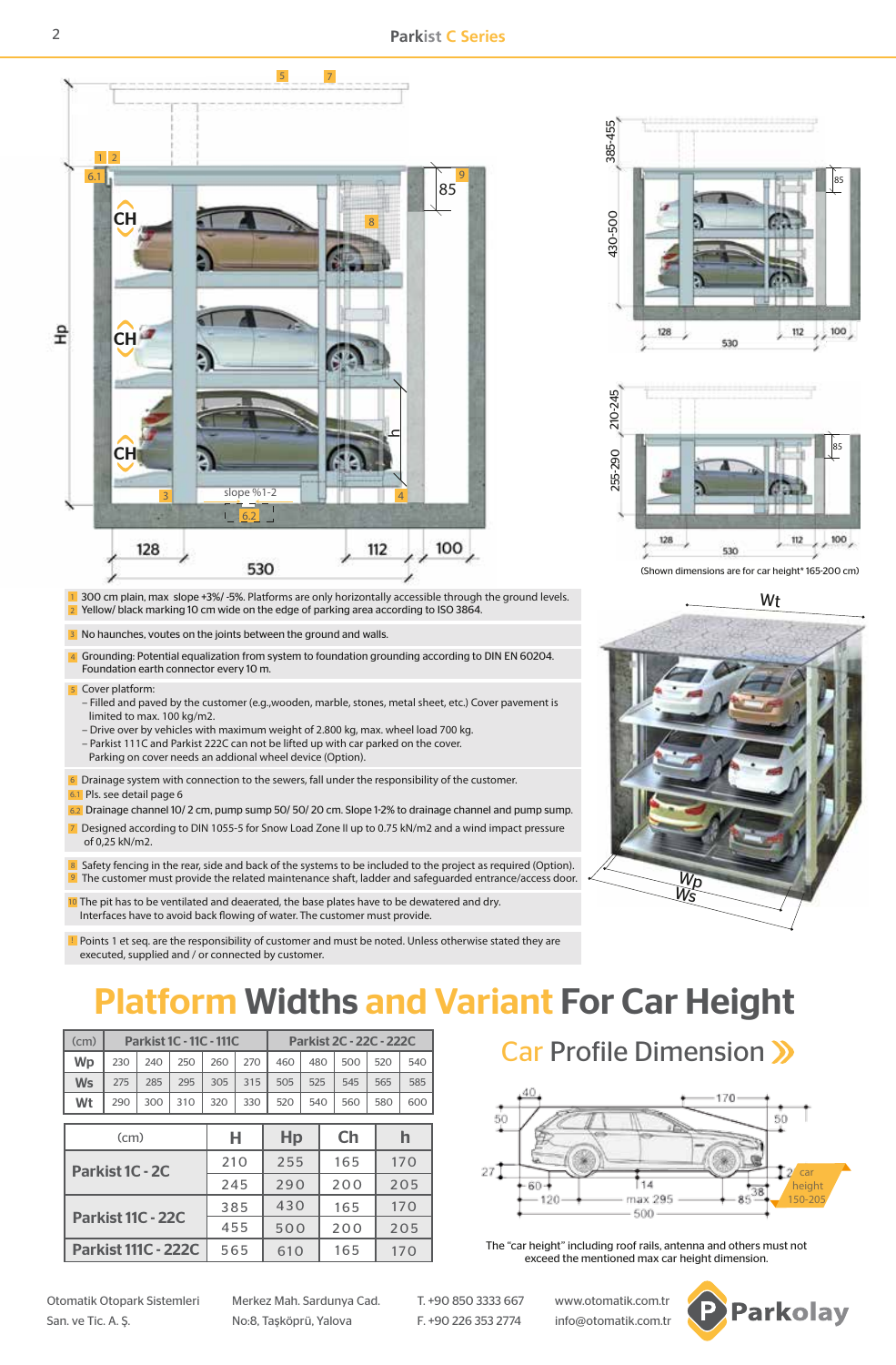## Electrical Supply  $\mathcal Y$





5.1. Up and down operating terminal. On the left, if possible. Outside the motion zone. The cable feed is below. 4.3. Control cable for coils 3 x 0,75 mm2. 63 4.2. Control cable to the  $62$ valve 3 x 0,75 mm2. 6.1

41. Control cable from operating terminal

8 x 0,75 mm2.

#### Customer

1.1. Electric power distribution panel.

 1.2. 3 x 16 A slow character MCB (Miniature Circuit Braker) for each control panel and hydrolic

 power unit set 2.1. Supply line, Equipotential earthing connection according to DIN TS EN 60204

2.2.  $\sim$  2.2.5 x 4 mm<sup>2</sup> supply cable (4.0 kW / 5.5 kW, 400V, 50Hz) goes from customer power distribution panel to system control panel set for

each control panel and hydraulic power unit.

3.1. Control cable line goes to other side platform

system.

3.2. Control cable line goes to other side platform

system.



Switch cabinet: The switch cabinet must placed outside the movement range of the system. The position should be adjacent to the system and provide overview to it. The size of switch cabinet is about 80 x 120 x 25 cm and in front of the cabinet must be 100 cm free space and fixed area for door opening and service operator.

## Structural Forces >>

4.3.

 $5.1$ 

4.2.  $41.32$ 







| Max. car weight *         |                | 2.200 kg       | 2.800 kg       |                |  |
|---------------------------|----------------|----------------|----------------|----------------|--|
| <b>Parkist C series**</b> | F <sub>1</sub> | F <sub>2</sub> | F <sub>1</sub> | F <sub>2</sub> |  |
| <b>Parkist 1C</b>         | 37             | 40             | 39             | 41             |  |
| <b>Parkist 11C</b>        | 46             | 49             | 50             | 52             |  |
| Parkist 111C***           | 55             | 58             | 60             | 63             |  |
| <b>Parkist 2C</b>         | 47             | 51             | 51             | 54             |  |
| <b>Parkist 22C</b>        | 66             | 69             | 73             | 76             |  |
| Parkist 222C***           | 84             | 88             | 94             | 97             |  |

\* Specified load values are including car weight.

\*\* Cover pavement is limited to max. 100 kg/m2.

\*\*\* Parkist 111C and Parkist 222C can not be lifted up with car parked on the cover.

F3 =5 kN. All loads are stated in kN.

#### **FOUNDATION** )

Systems are fixed by heavy duty anchor bolts with a drilling depth of approx. 14 cm. Floor plate made of reinforced concrete, min. thickness 18cm, quality min. C20/ 25. Chemical anchors are option for water-proof concrete.

"Parking with pleasure..."

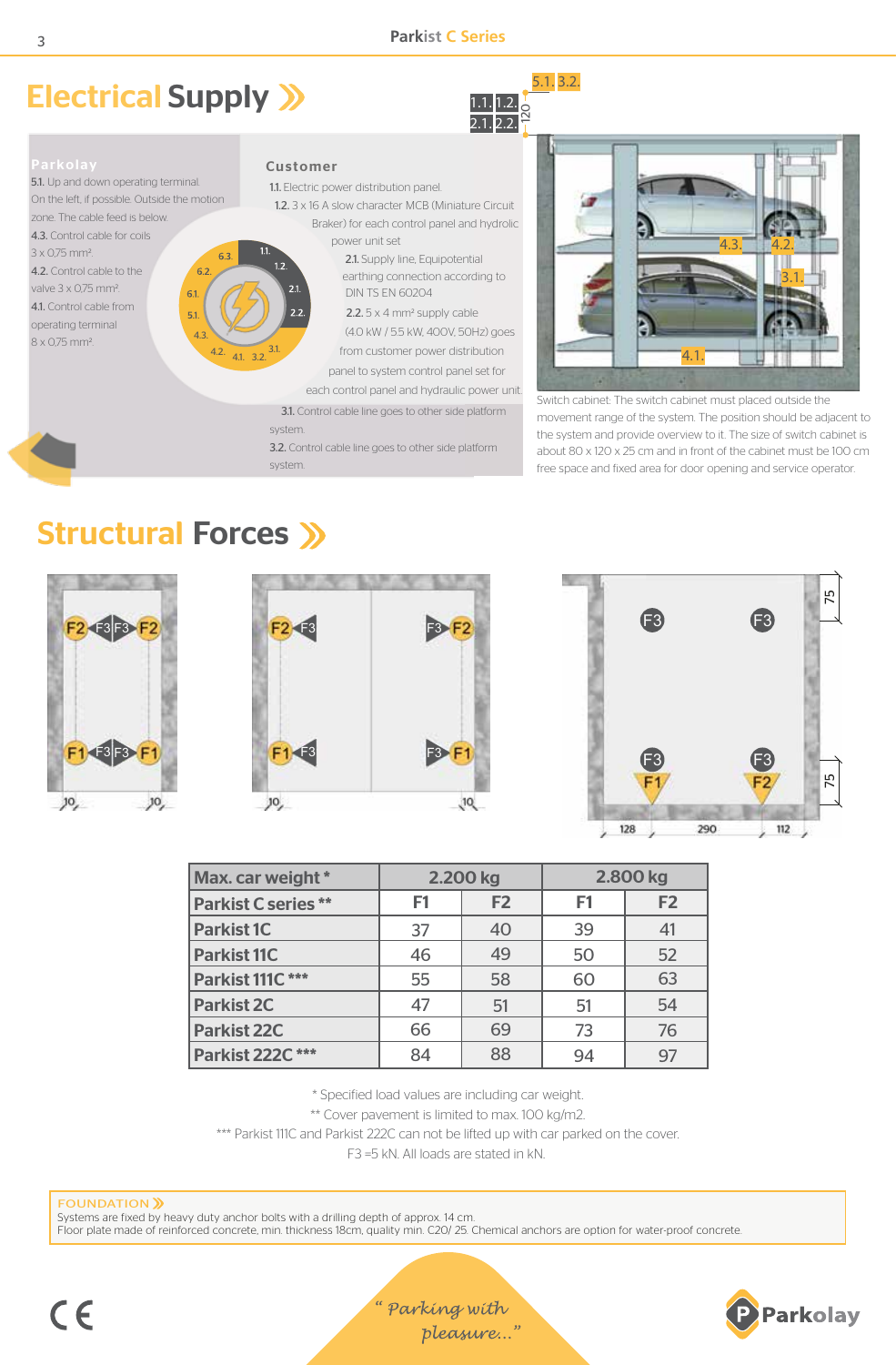## System Width >>>



#### Platform Dimensions: >>

Width for Single Unit: 250 cm Parkist 1C-11C-111C Double Unit: 500 cm Parkist 2C-22C-222C

Car width: 190 cm (w/o outer mirror)

250 cm platform width is recommended for pleasant parking. Comfort on parking will decrease with reduced platform width based on car width, type, driving techniques and garage enterance cases.

### Platform Dimensions: >>

Width for Single Unit: 260 cm - 270 cm Parkist 1C-11C-111C Double Unit: 520 cm - 540 cm Parkist 2C-22C-222C Car width: wider than 190 cm (w/o outer mirror)

#### WIDTH<sup>Y</sup>

Shown dimensions are minimum. See also page 8 "Clear space width" is according to Garage Code or local/ regional regulations. Nevertheless the supplier recommends due to the increasing width of cars a minimum "clear space width" of 250 cm or even more for SUV and luxury

Otomatik Otopark Sistemleri Merkez Mah. Sardunya Cad. T. +90 850 3333 667 www.otomatik.com.tr San. ve Tic. A. S. No:8, Taşköprü, Yalova F. +90 226 353 2774 info@otomatik.com.tr

limousines.

End boxes are difficult to enter out of the car curve radius. For endboxes and systems between walls, the supplier recommends the maximum available "clear space width". Any growth of the driving lane supports the comfort.

17,5

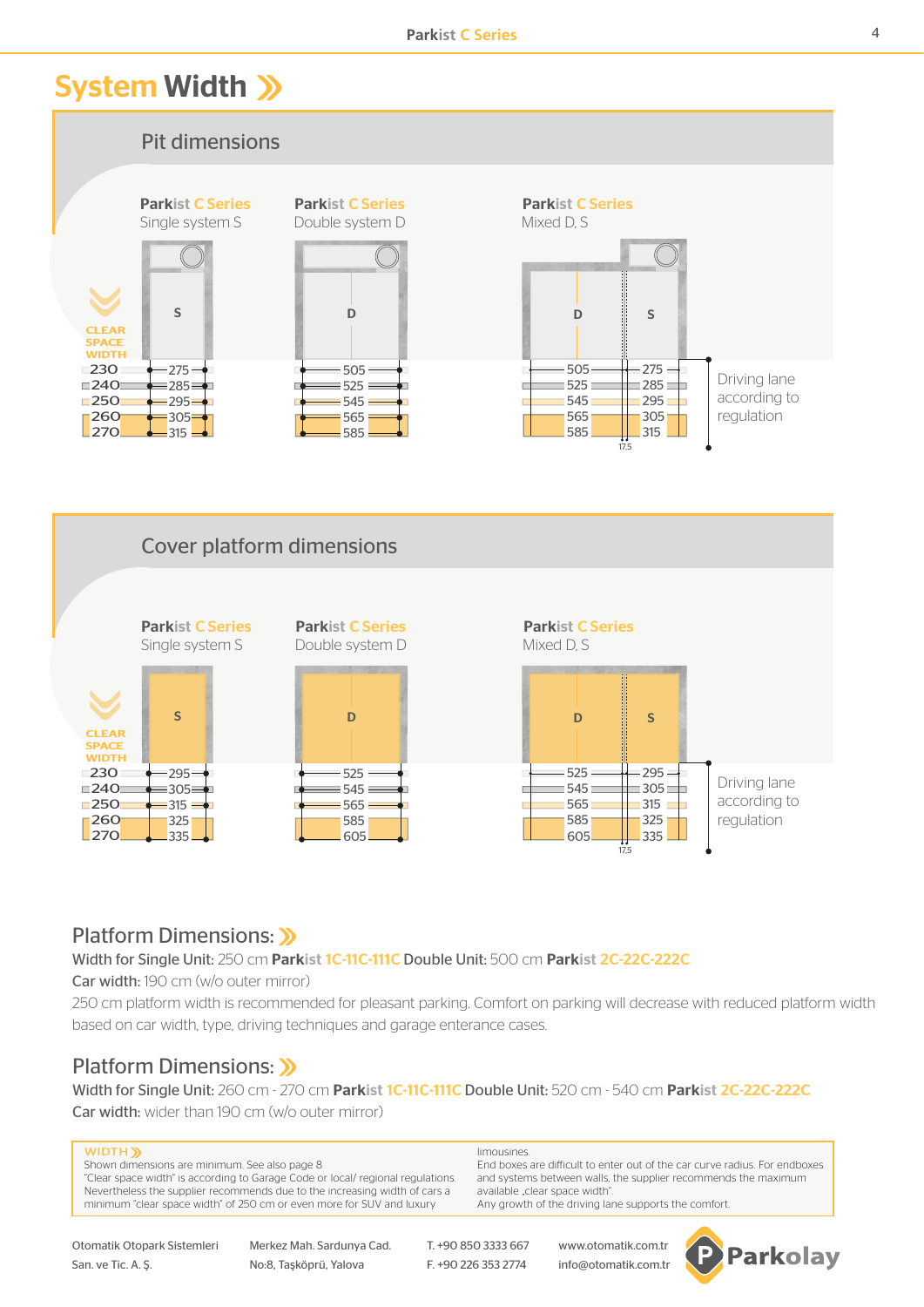### For comfortable walking

### "A savior" flat platform surface design.

Users deserve more comfort. Our platform design offers comfort beyond your expectations. The flat platforms provide much comfort while walking and driving on. Whoever uses it like it:Elderly or young, male or female.

High heels are no longer an issue

# Design: Safety & Comfort

#### STRONG BUT SMOOTH LOW BUT ROBUST

The profiles on both sides of the platform are strong due to them being constituted of one single long piece, in addition to their soft slope from low to high. This latter eliminated the risk of collision that may damage the vehicle and the wheels and provides easy and safe maneuvering. The teardrop pattern used at the entry ramp facilitates holding the vehicles' wheels and prevents slipping. Due to their low height, the profiles on both sides are both robust and eliminate the risk of collision while opening the doors. Moreover, adjustable wheel stoppers are used to assist the driver in positioning the vehicle on the platform.



## WE OFFER **NHAT YOU NEED >>**



#### PARKING SPACE CAPACITY AND WHEEL LOAD »

Modern parking systems use 4 column technique for more comfort.

back door. Railing and side sheets should support those higlights.

Cars with overweight. The biggest Switzerland motorcyclist association remeasured the weight of cars, which is figured out in the car registration certificate according to regulation 92/21/EEC. In most of the cases the car was heavier than stated on document. Often individual options are not calculated. Sliding roof, bigger wheels, hifi systems, motors for seats, etc might increase the weight, which can be up to 150 - 200 kg higher on a car like Mercedes E-Class, BMW 5-Series, Audi A6. Therefore the supplier offers a standard parking space capacity of 2.200 kg and 550 kg wheel load, option 2.800 kg and 700 kg wheel load.

However, it is important where these columns are placed in detail: We have positioned them in the car clearance profile with a car achses distance of about 290 cm. Not before and not behind. Besides the statical advantage, this provides advantage not only to the front but also to the





CONTROL SOUND EMISSIONS

SHIFTED COLUMNS »

Car parking systems are sustainable, but also produce sound emissions that can affect health and care during use and operation. Compliance of sound emissions is important and effects R&D, planning and execution. We differ between air borne and body sound emission. For the latter the heavy duty support as well as the hydraulic insulation are of importance. Driving noise from the platform are part of the subjective perception and affect the quality impression.

#### CLEANING AND VALUE PRESERVATION

A car parking system represents a major investment financially. Cleaning and care services can ensure a proper appearance, value preservation, function, availability and might lengthen the life time cycle. In reality one main reason for the poor and sometimes rusty look is, that the platform design is exceptionally difficult to clean and thus the necessary processes often are neglected. The supplier has developed a user friendly platform design, that provides the possibility to clean and maintain professionally.

Otomatik Otopark Sistemleri Merkez Mah. Sardunya Cad. T. +90 850 3333 667 www.otomatik.com.tr San. ve Tic. A. Ş. No:8, Taşköprü, Yalova F. +90 226 353 2774 info@otomatik.com.tr

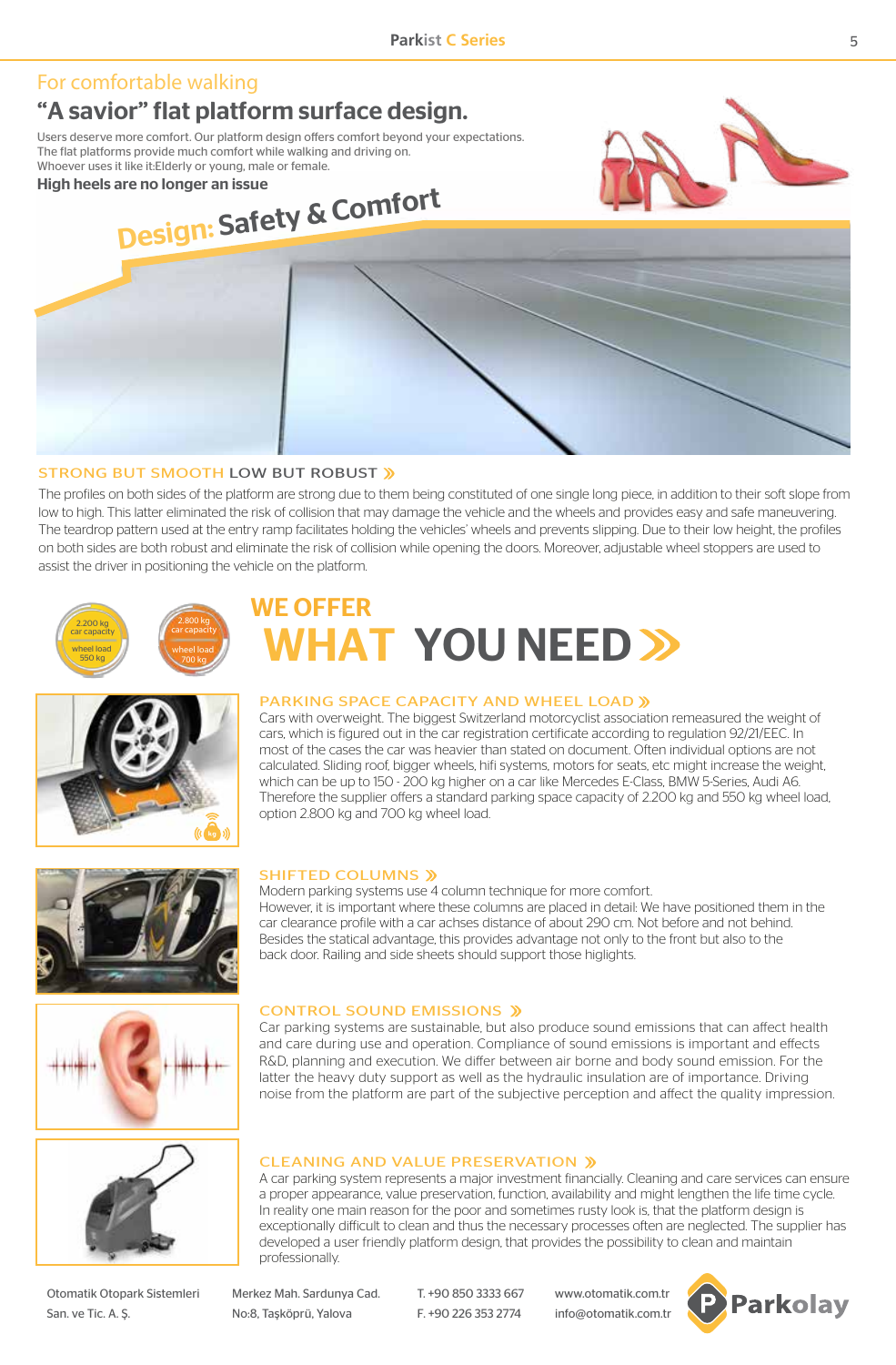## Drainage Channel >>>

**1** Stone and waterproof pave material will be supplied by customer.

2) Drainage channels and dewatering system etc. will be supplied by customer.

**3)** Slope and dewatering to entrance side should be maximum 1% in connection with access side.

4) Enclosing drainage channel with connection to sewerage supplied by customer, avoid unexpected water back flow by technical device.

5) Due to temperature differences inside the pit and exterior condensation should be avoided by a ventilation system supplied by customer.



Otomatik Otopark Sistemleri Merkez Mah. Sardunya Cad. T. +90 850 3333 667 www.otomatik.com.tr San. ve Tic. A. Ş. No:8, Taşköprü, Yalova F. +90 226 353 2774 info@otomatik.com.tr

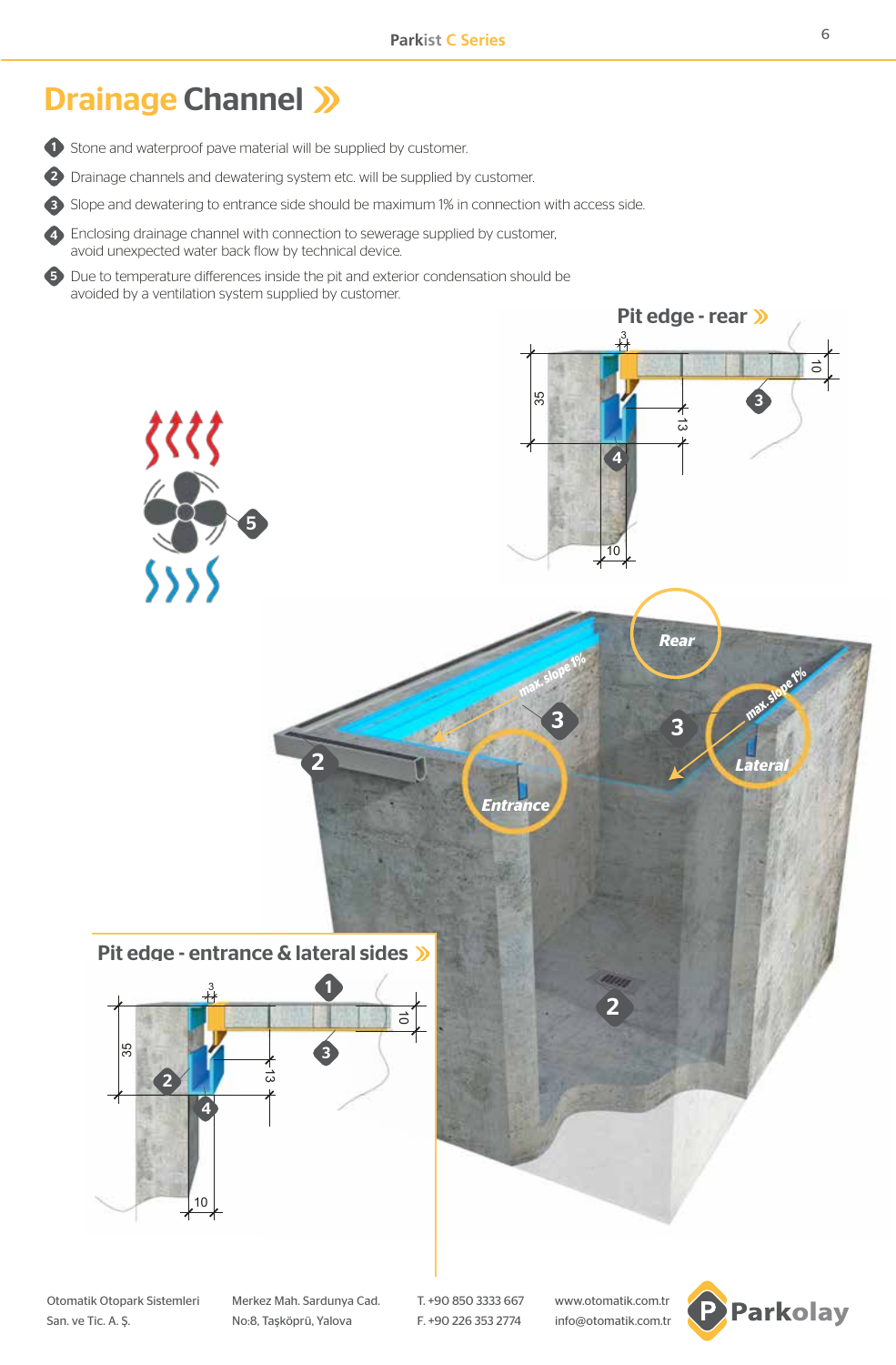## Pit Dimensions >>>

- Height to ground floor level
- 2 Sump in the drainage channel with grinding
- Hydraulic gap 15cm X 15cm
- Height of the passage to neighbouring pit and to maintenance shaft has to be same
- Door will be installed by customer If required
- Another option of the maintenance shaft ( Sump in the drainage channel has to be displaced)